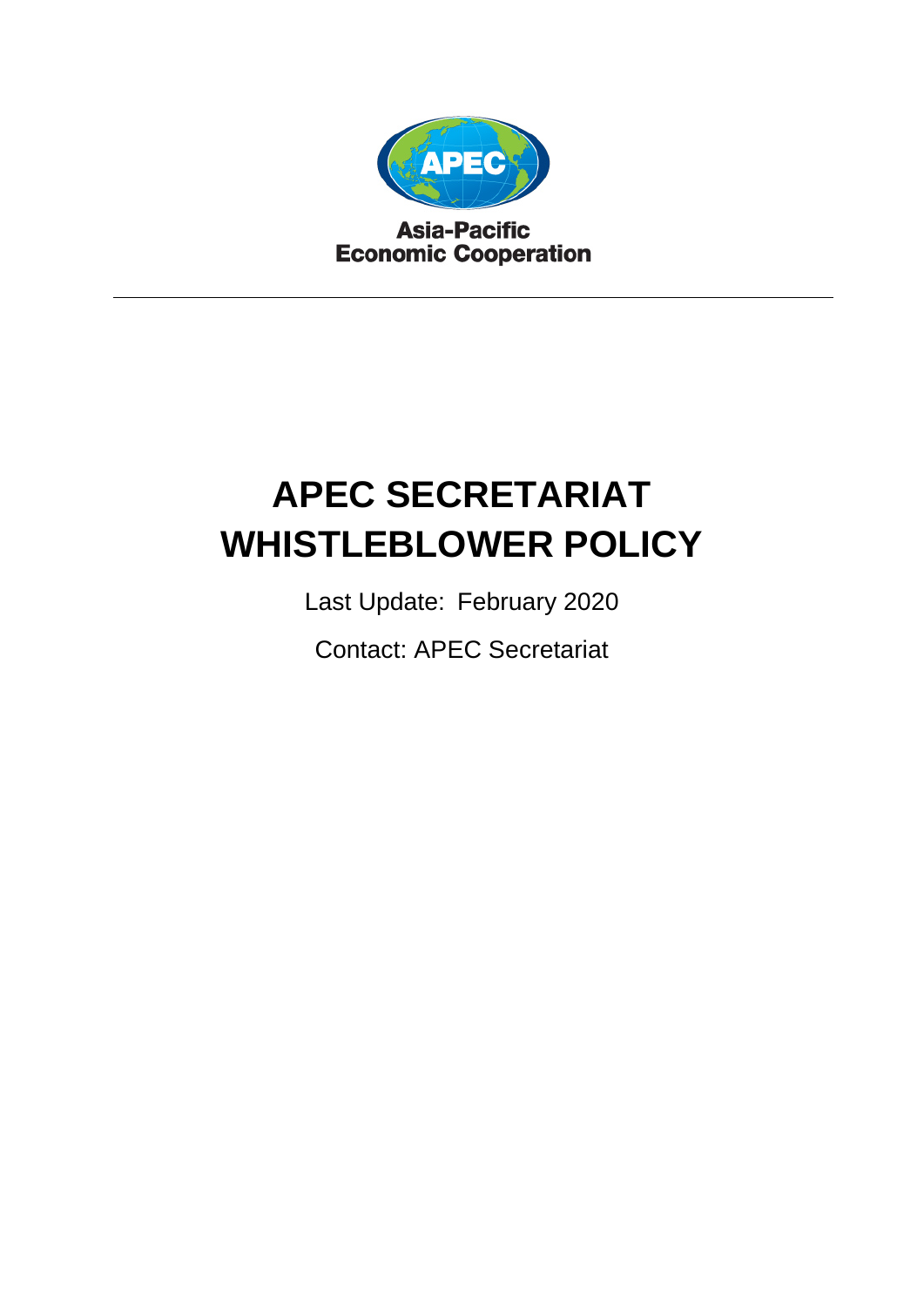#### Purpose

1. To ensure that the Asia-Pacific Economic Cooperation (APEC) Secretariat functions in an open, transparent and fair manner, with the objective of enhancing protection for individuals who report misconduct or cooperate with duly authorized investigations.

#### General

2. It is the duty of staff members to report any breach of the APEC Secretariat's Regulations and Rules to the officials whose responsibility it is to take appropriate action. An individual who makes such a report in good faith has the right to be protected against retaliation.

3. It is also the duty of staff members to cooperate with duly authorized investigations. An individual who cooperates in good faith with an investigation has the right to be protected against retaliation.

4. Retaliation means any direct or indirect detrimental action recommended, threatened or taken because an individual is engaged in an activity protected by the present policy. When established, retaliation is by itself misconduct.

#### Scope

5. Protection against retaliation applies to APEC Staff Members, Secondees, Consultants, Contractors or its Employees, Agents or representatives engaged in dealings with APEC Secretariat may use the procedures set out in this Whistleblower policy to submit confidential complaints to:

a. Report the failure of one or more staff members to comply with his or her obligations provided in the APEC Staff Regulations and Rules or other relevant administrative issuances, the Financial Rules and Rules relating to projects of the APEC, including any request or instruction from any staff member to violate the above-mentioned regulations, rules or standards. In order to receive protection, the report should be made as soon as possible and not later than one year after the individual becomes aware of the misconduct. The individual must make the report in good faith and must submit information or evidence to support a reasonable belief that misconduct has occurred; or

b. Cooperate in good faith with a duly authorized investigation.

## False Complaints

6. A whistleblower who intentionally makes a false, fraudulent, malicious or frivolous complaint and which is subsequently found to be false shall be subject to disciplinary or other appropriate action. Reporting misconduct through established internal/external mechanisms

# Reporting Misconduct through established internal/external mechanisms

7. Reports of misconduct should be made through the established internal mechanisms of APEC Secretariat. It is the duty of the Administration to protect the confidentiality of the individual's identity and all communications through those channels to the maximum extent possible.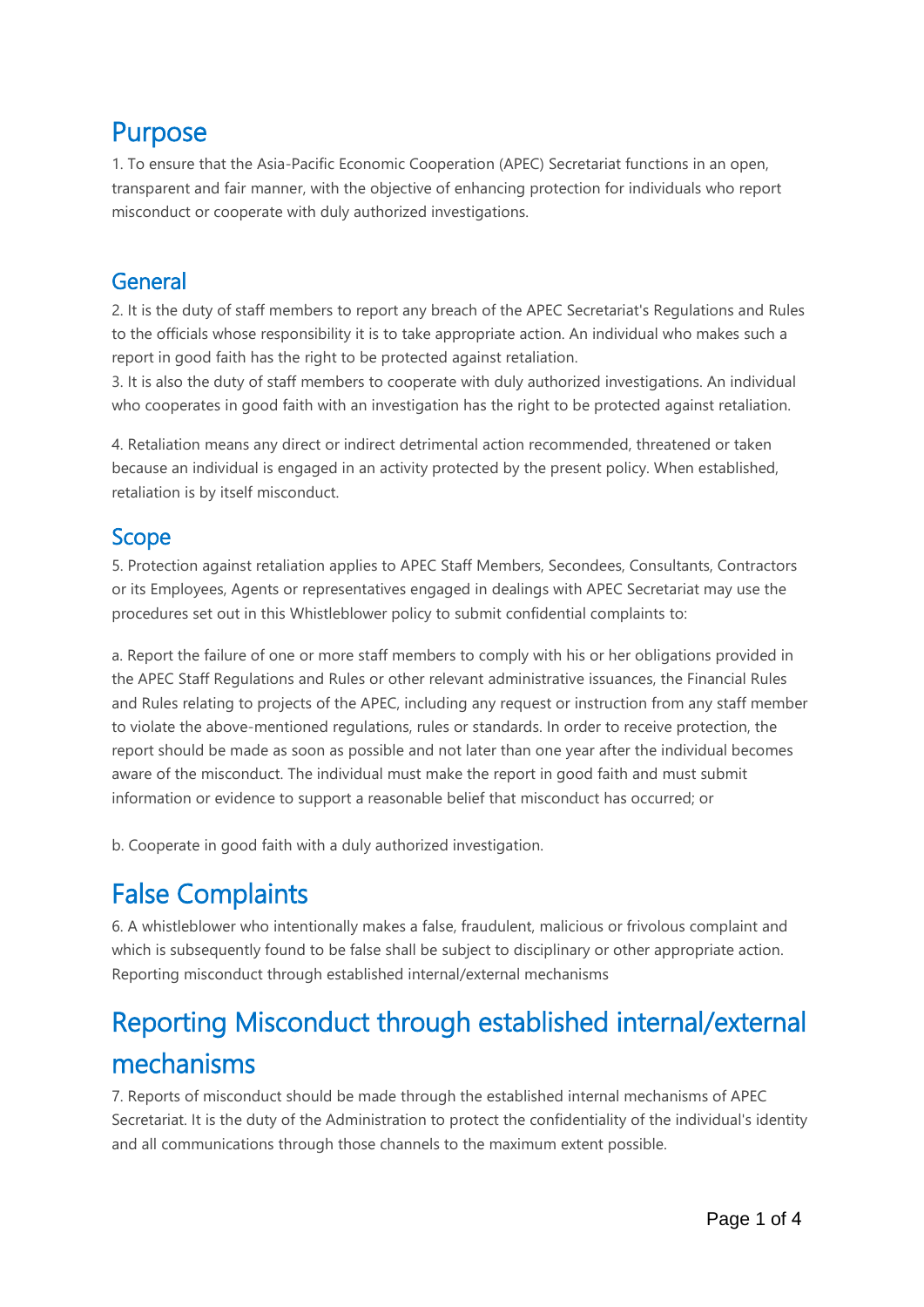8. Protection against retaliation will be extended to an individual who reports misconduct to an entity or individual outside of the established internal mechanisms of APEC Secretariat, where the criteria set out in subparagraphs (a), (b) and (c) below are satisfied:

a. Such reporting is necessary to avoid:

Substantive damage to APEC Secretariat's operations; or

Violations of national or international law; and

b. The use of internal mechanisms is not possible because:

At the time the report is made, the individual has grounds to believe that he/she will be subjected to retaliation by the person(s) he/she should report to pursuant to the established internal mechanism; or

It is likely that evidence relating to the misconduct will be concealed or destroyed if the individual reports to the person(s) he/she should report to pursuant to the established internal mechanisms; or

The individual has previously reported the same information through the established internal mechanisms, and APEC Secretariat has failed to inform the individual in writing of the status of the matter within six months of such a report; and

c. The individual does not accept payment or any other benefit from any party for such report.

## Reporting Retaliation to the Ethics Panel

9. Individuals who believe that retaliatory action has been taken against them because they have reported misconduct or cooperated with a duly authorized investigation should forward all information and documentation available to them to support their complaint to the Ethics Panel as soon as possible. Complaints may be made in person, by regular mail or by e-mail.

10. The functions of the Ethics Panel with respect to protection against retaliation for reporting misconduct or cooperating with a duly authorized investigation are as follows:

To receive complaints of retaliation or threats of retaliation;

To keep a confidential record of all complaints received; and

To conduct a preliminary review of the complaint to determine if (i) the complainant engaged in a protected activity; and (ii) there is a prima facie case that the protected activity was a contributing factor in causing the alleged retaliation or threat of retaliation.

11. The Ethics Panel will seek to complete its preliminary review within 45 days of receiving the complaint of retaliation. Should any member/s of the Ethics Panel be named or implicated in the complaint, the member/s shall be recused from the Panel during for the duration of the investigations.

12. All officers and staff members shall cooperate with the Ethics Panel and provide access to all records and documents requested by the Ethics Panel, except for medical records that are not available without the express consent of the staff member concerned.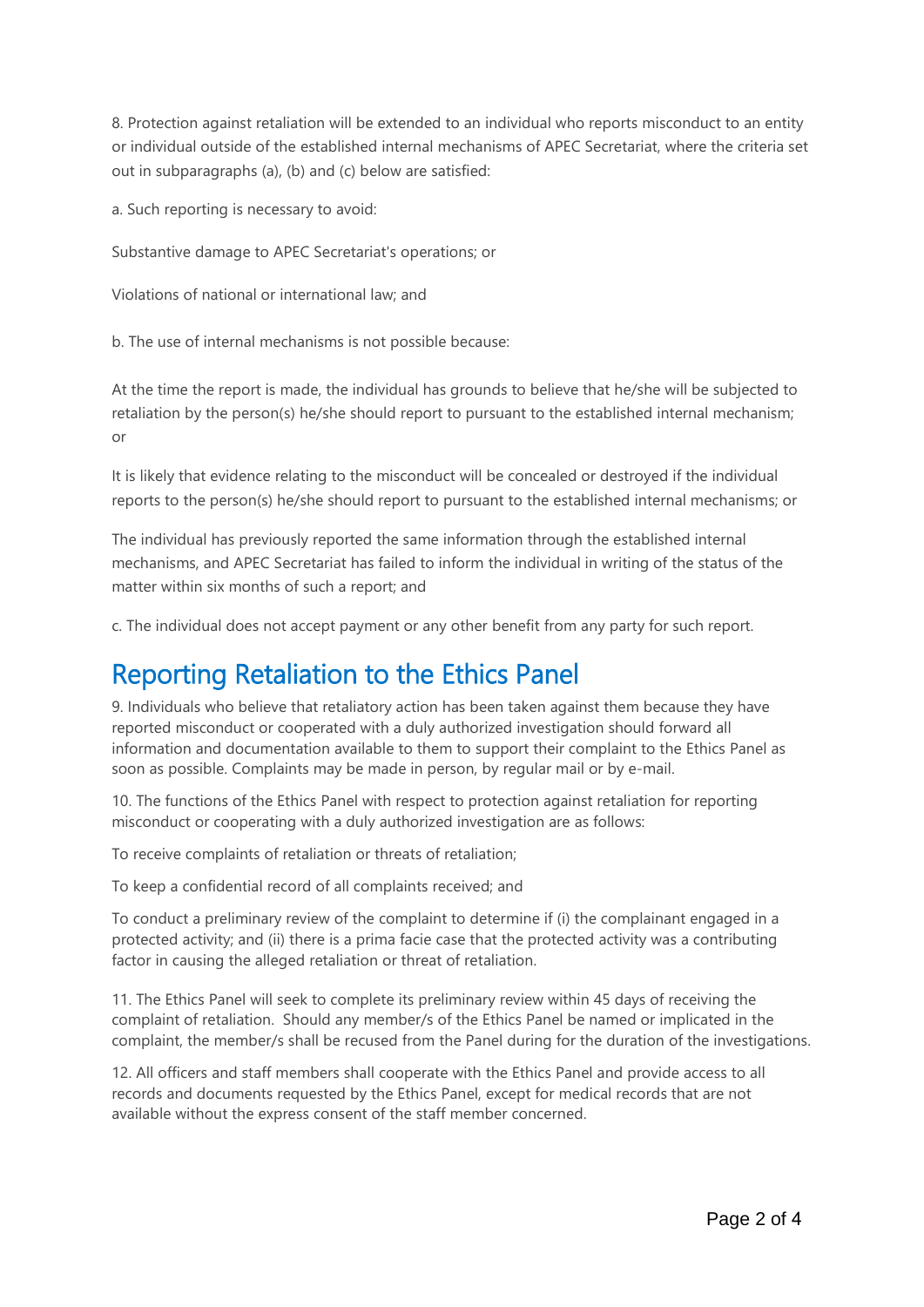13. If the Ethics Panel finds that there is a credible case of retaliation or threat of retaliation, he/she will refer the matter in writing to the Executive Director for investigation to commence and will immediately notify in writing the complainant that the matter has been so referred.

14. Pending the completion of the investigation, the Ethics Panel may recommend that the Executive Director take appropriate measures to safeguard the interests of the complainant, including but not limited to temporary suspension of the implementation of the action reported as retaliatory and, with the consent of the complainant, temporary reassignment of the complainant within or outside the complainant's office or placement of the complainant on special leave with full pay.

15. Once the Ethics Panel has received the investigation report, he/she will inform in writing to the complainant of the outcome of the investigation and make his/her recommendations on the case to the Executive Director. The recommendations may include disciplinary actions to be taken against the retaliator.

16. If the Ethics Panel finds that there is no credible case of retaliation or threat of retaliation but finds that there is an interpersonal problem within a particular office, he/she will advise the complainant to seek recourse to informal mechanisms of conflict resolution in APEC Secretariat.

17.If the Ethics Panel finds that there is a managerial problem based on the preliminary review of the complaint he/she will advise the Executive Director accordingly.

18. Where, in the opinion of the Ethics Panel, there may be a conflict of interest in APEC Secretariat conducting the investigation, the Ethics Panel may recommend to the Executive Director that the complaint be referred to an alternative investigating mechanism.

#### Protection of the person who suffered retaliation

19. If retaliation against an individual is established, the Ethics Panel may, after consultation with the individual who has suffered retaliation, recommend to the Executive Director appropriate measures aimed at correcting negative consequences suffered as a result of the retaliatory action. Such measures may include, but are not limited to, the rescission of the retaliatory decision, including reinstatement, or, if requested by the individual, transfer to another office or function for which the individual is qualified, independently of the person who engaged in retaliation.

## Action against the person who engaged in retaliation

20. Retaliation against an individual because that person has reported misconduct on the part of one or more APEC Secretariat officials or cooperated with a duly authorized investigation of the APEC Secretariat constitutes misconduct which, if established, will lead to disciplinary action and/or transfer to other functions in the same or a different office.

## Prohibition of retaliation against outside parties

21. Any retaliatory measures against a Consultant, Contractor or its employees, agents or representatives engaged in any dealings with the APEC Secretariat because such person has reported misconduct by APEC Secretariat staff members will be considered misconduct that, if established, will lead to disciplinary or other appropriate action.

## Updates to APEC Budget Management Committee

22. The Executive Director shall provide regular updates to the APEC Budget and Management Committee (BMC) on cases received and the status of investigations.